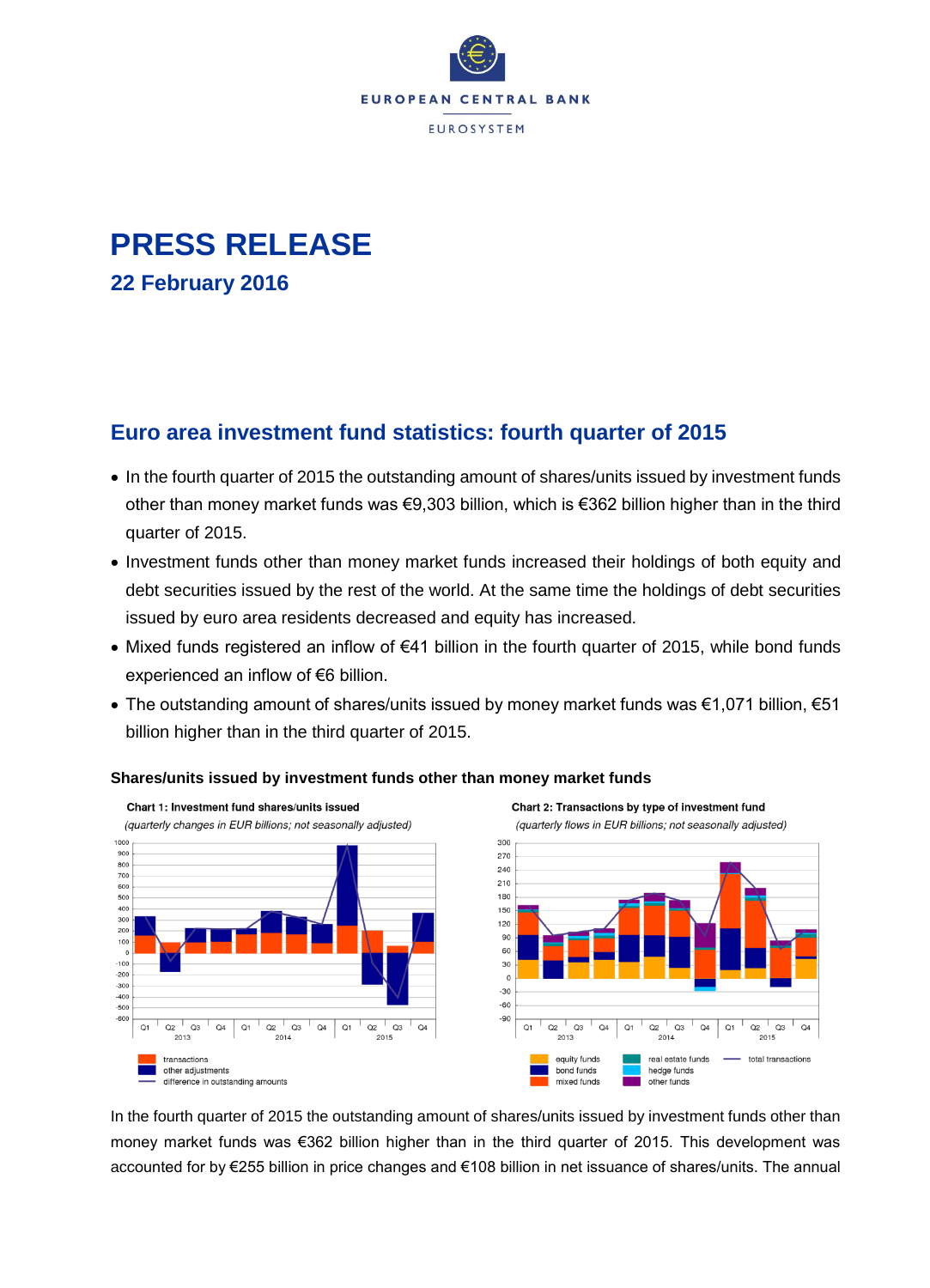growth rate of shares/units issued by investment funds other than money market funds, calculated on the basis of transactions, was 7.1% in the fourth quarter of 2015.

Within the **assets of investment funds other than money market funds**, the annual growth rate of debt securities was 6.6% in the fourth quarter of 2015, with transactions amounting to €18 billion during this period. In the case of equity, the corresponding annual growth rate was 3.2%, with transactions of €27 billion in the fourth quarter of 2015. For holdings of investment funds shares/units, the annual growth rate was 9.9% and transactions in the fourth quarter of 2015 amounted to €31 billion.

In terms of the **[type of investment fund](http://sdw.ecb.europa.eu/reports.do?node=1000003515)**, the annual growth rate of shares/units issued by bond funds was 4.4% in the fourth quarter of 2015. In the same period transactions in shares/units issued by bond funds amounted to €6 billion. In the case of equity funds, the corresponding annual growth rate was 3.5%, with transactions of €44 billion in the fourth quarter of 2015. For mixed funds, the corresponding figures were 14.7% and €41 billion.



#### **Investment funds' net purchases of debt securities and equity by issuer sector**

In terms of **[holdings by issuing sector](http://sdw.ecb.europa.eu/reports.do?node=1000003528)**, the annual growth rate of debt securities issued by the general government was 2.3% in the fourth quarter of 2015. In the same period this amounted to a net sale of €14 billion of debt securities issued by the general government. In the case of debt securities issued by non-financial corporations, the annual growth rate was 6.6% in the fourth quarter of 2015. In the same period this amounted to a net purchase of €2 billion of debt securities issued by non-financial corporations. For debt securities issued by the rest of the world, the corresponding figures were 13.1% and €37 billion.

The outstanding amount of shares/units issued by **money market funds** was €51 billion higher than in the third quarter of 2015. This development was accounted for by €9 billion in price changes and €43 billion in net issuance of shares/units. The annual growth rate of shares/units issued by money market funds,

**European Central Bank** Directorate General Communications Global Media Relations Division, Sonnemannstrasse 20, 60314 Frankfurt am Main, Germany Tel.: +49 69 1344 7455, e-mail: [media@ecb.europa.eu,](mailto:media@ecb.europa.eu) website[: www.ecb.europa.eu](http://www.ecb.europa.eu/)

**Reproduction is permitted provided that the source is acknowledged.**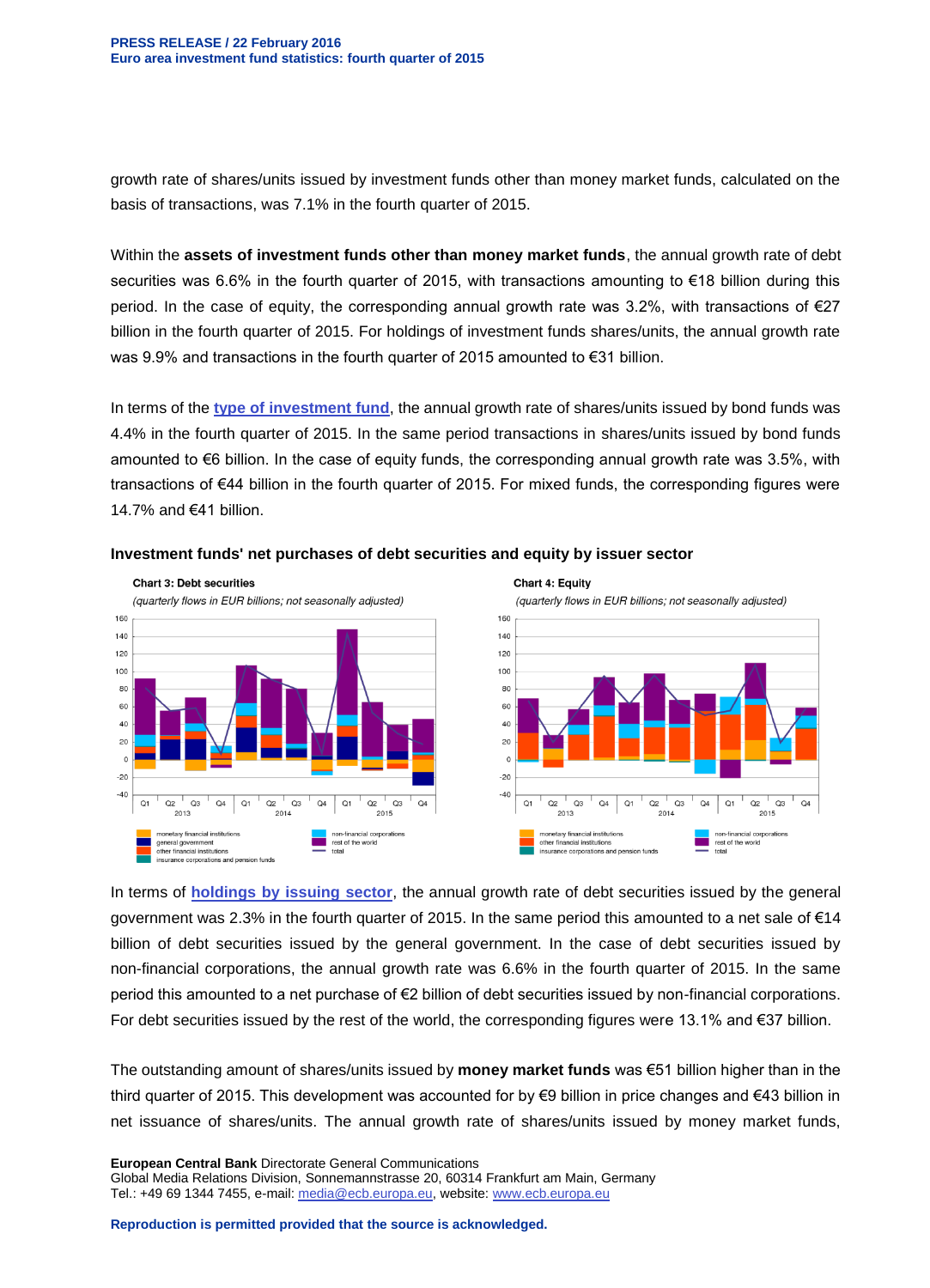calculated on the basis of transactions, was 8.6% in the fourth quarter of 2015.

Within the **assets of money market funds**, the annual growth rate of debt securities holdings was 8.6% in the fourth quarter of 2015, with transactions amounting to €32 billion, of which minus €11 billion related to debt securities issued by euro area residents. For deposits and loan claims, the annual growth rate was 1.9% and transactions during the fourth quarter of 2015 equalled €11 billion.

#### **For media queries, please contact Eszter Miltényi-Torstensson, tel.: +49 69 1344 8034.**

#### **Notes:**

- *Euro area-wide reporting under Regulation ECB/2013/38 of 18 October 2013 concerning statistics on the assets and liabilities of investment funds, also taking into account other changes to the statistical reporting framework and practices in several euro area countries, starting from the December 2014 reference period.*
- *Money market funds are presented separately in this press release since they are classified in the monetary financial institutions sector within the European statistical framework. Data for money market funds are collected under Regulation ECB/2013/33 concerning the balance sheet of the monetary financial institutions sector.*
- *Further predefined tables, statistical data including data at a monthly frequency, methodological notes, as well as the advance release calendar, are available in the 'Statistics' section of the ECB's website under [Investment fund statistics](http://www.ecb.europa.eu/stats/money/funds/html/index.en.html) and [The balance sheets of monetary financial institutions.](http://www.ecb.europa.eu/stats/money/aggregates/bsheets/html/index.en.html)*